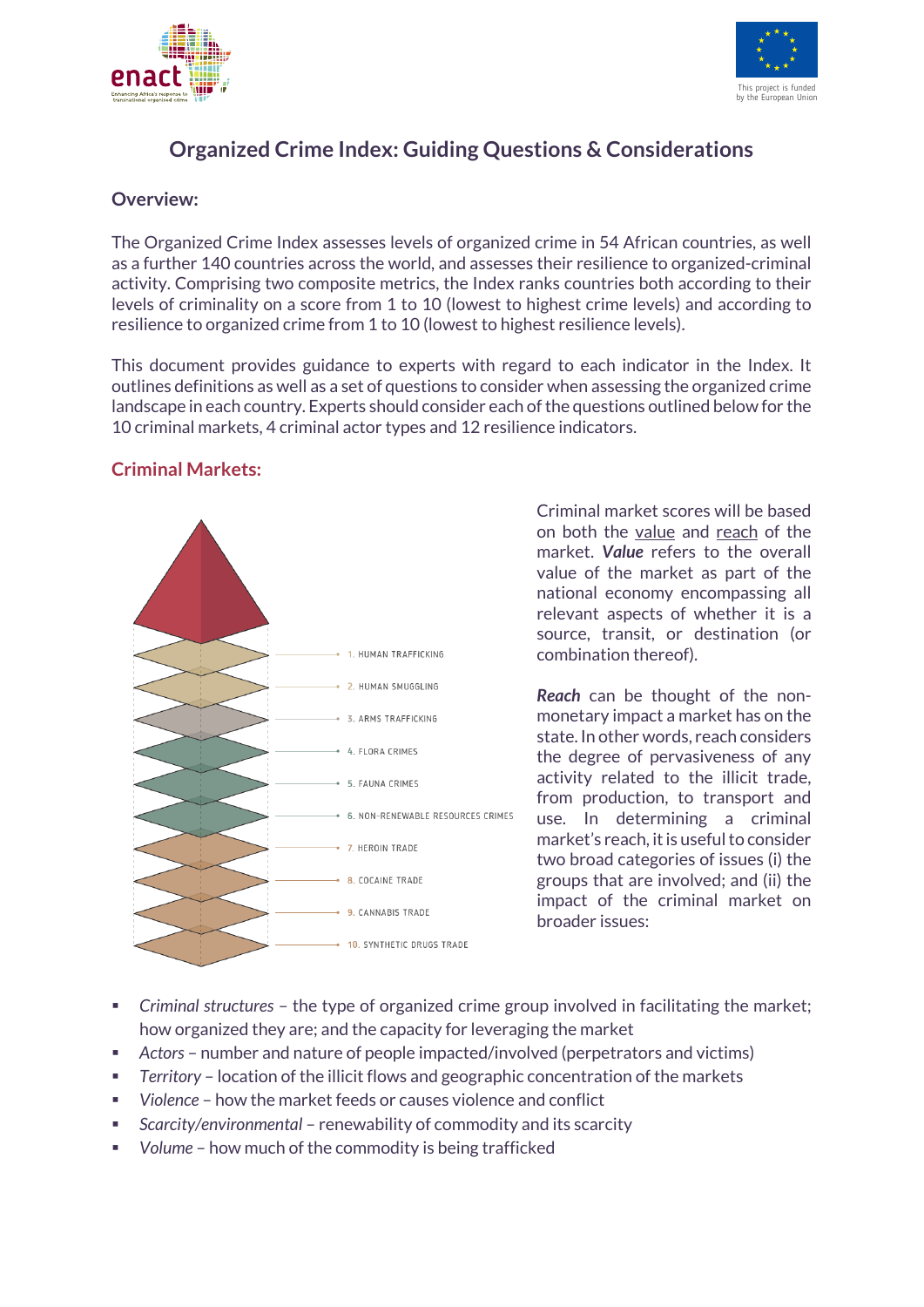Throughout the review process, experts should consider the following questions for each of the 10 criminal markets (where applicable):

**Structure of criminal markets** How consolidated is the criminal market that enables the criminal economy in the country? What type of criminal actors are involved? Consider the 4 criminal actor types Is there an ambiguity in the legality of the 'criminal' activity? Is there a parallel legal trade? **Source, transit and destination country for the market** How much and how often is the commodity being illicitly traded? How effectively is the state responding to curb the criminal market? How effective is the state's response to the criminal market in relation to other markets? Is the criminal market transnational in nature? Is there a local market for the illicitly traded commodity? Is there local demand? To what degree is the country a hub for the local trade of the commodity? Does the country contain a local marketplace? **Impact of the market** How much and in what way does the criminal market contribute to local violence? Does the criminal market fuel conflict? How is the commodity perceived in local communities? Seen as 'precious' or viewed with little regard? Is there a livelihood (or other benefit) to be made from engaging in the criminal market? Is the market perceived as illegal or is it socially accepted? Is there social fracture related to the market? Does the market target a particular age/gender/ethno-linguistic group? Assess the environmental impact of the criminal market within the country (if applicable) To what degree is the commodity replenishable? Does the illicit activity outpace the rate of commodity reproduction? Have there been any unexpected environmental benefit or drawback from the market? **Value of the market** Is there evidence to suggest that the criminal market in the country is among the top-10 biggest markets in the world for that crime type? How does the size and value of the market compare to other criminal markets in the country? How does the size and value of the market compare to the same market in neighbouring countries? Are the profits made from the market accrued to domestic actors or foreign actors? Is the market's profit generated through local demand? Is domestic money spent on the market or does the demand come from sources external to the country? How does the price of the commodity change across each stage in the supply chain and what is the impact of these price variations? How are corruption payments related to this market structured? At what level of the state apparatus are corruption payments made?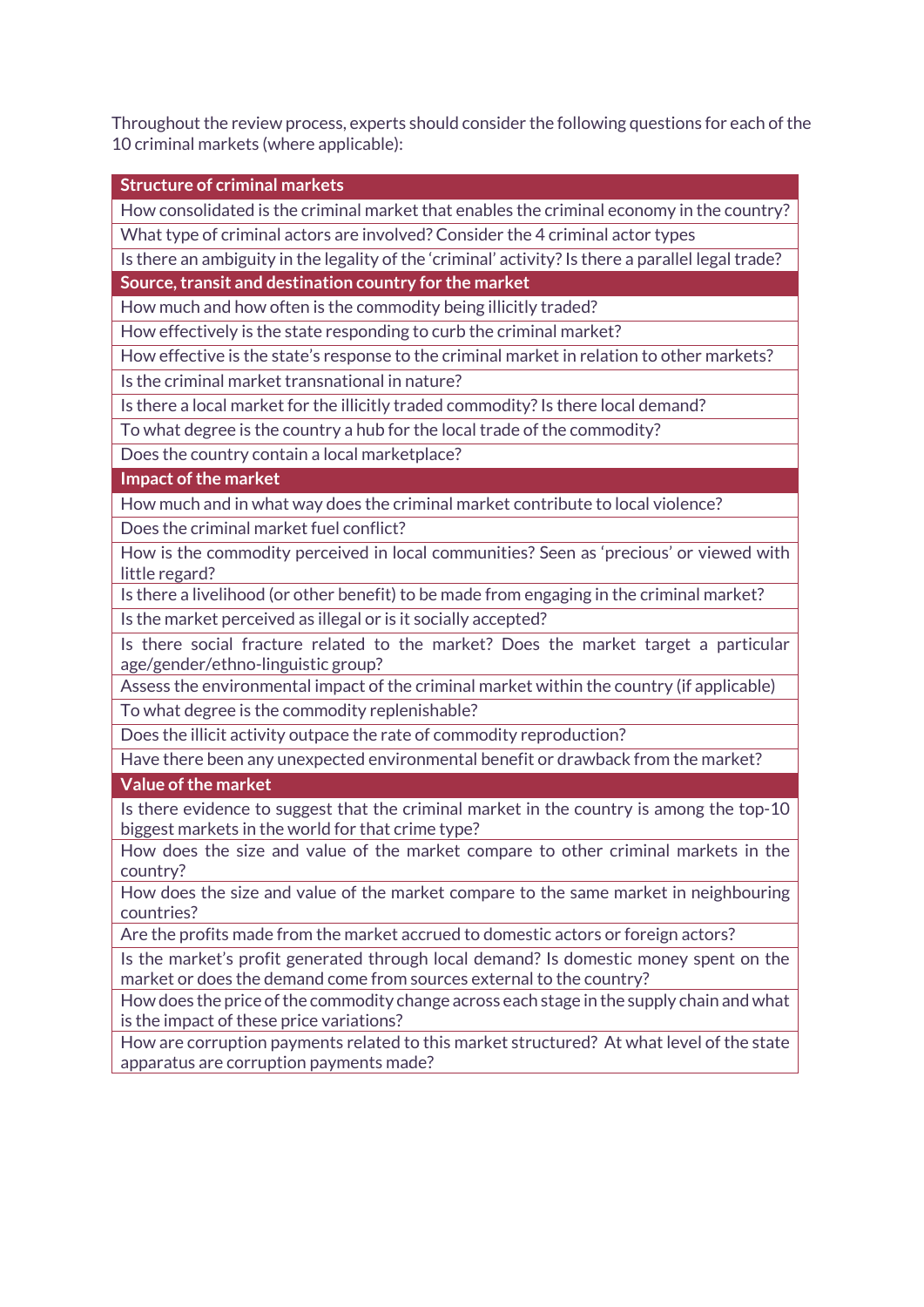Please see below for the working definitions of the 10 criminal markets for the purpose of the Organized Crime Index.

| <b>Criminal market</b>   | <b>Definition</b>                                                                                                                                                                                                                                                                                                                                                                                                                                                                                                                                                                                                                                                                                                                                                                                                                                                                                                                                                                                                                                                                                                                                                                                                                                                                                                                                                                         |
|--------------------------|-------------------------------------------------------------------------------------------------------------------------------------------------------------------------------------------------------------------------------------------------------------------------------------------------------------------------------------------------------------------------------------------------------------------------------------------------------------------------------------------------------------------------------------------------------------------------------------------------------------------------------------------------------------------------------------------------------------------------------------------------------------------------------------------------------------------------------------------------------------------------------------------------------------------------------------------------------------------------------------------------------------------------------------------------------------------------------------------------------------------------------------------------------------------------------------------------------------------------------------------------------------------------------------------------------------------------------------------------------------------------------------------|
| <b>Human Trafficking</b> | Drawing from a range of sources, the Index covers human trafficking<br>within a modern slavery context and includes the trafficking of organs.<br>In line with common interpretations of human trafficking, this criminal<br>market does not require the movement of individuals, and includes men,<br>women and children. When movement is involved, it may include both<br>cross-border and internal flows (such as from rural to urban locations).<br>For the purposes of the Index, human trafficking includes activity, means<br>and purpose, and reflects all stages of the illicit activity, from<br>recruitment and transfer, to harbouring and receipt of persons. To<br>distinguish this market from that of human smuggling, trafficking in<br>persons involves a form of coercion, deception, abduction or fraud, and<br>is carried out for the purpose of exploitation, regardless of the victim's<br>consent. In line with the Protocol to Prevent, Suppress and Punish<br>Trafficking in Persons, Especially Women and Children, supplementing<br>the United Nations Convention Against Transnational Organized Crime,<br>exploitation shall include, at a minimum, the exploitation of the<br>prostitution of others or other forms of sexual exploitation, forced<br>labour or services, slavery or practices similar to slavery,<br>servitude or the removal of organs. |
| <b>Human Smuggling</b>   | Under the Index, human smuggling requires the criminalisation of the<br>illegal entry, transit or residence of migrants (by land, sea or air) by an<br>organized criminal group for the purposes of a financial or material<br>benefit. Activity in this criminal economy reflects all stages of the illicit<br>activity, including the producing, procuring, providing or possessing<br>fraudulent travel or identity documents when committed for the<br>purpose of enabling the smuggling of migrants. Although distinct crimes,<br>human smuggling may turn into trafficking when the element of<br>exploitation is involved.                                                                                                                                                                                                                                                                                                                                                                                                                                                                                                                                                                                                                                                                                                                                                         |
| <b>Arms Trafficking</b>  | The trafficking of arms involves the import, export, acquisition, sale,<br>delivery, movement or transfer of arms, their parts and components and<br>ammunition across national borders, as well intentional diversion of<br>firearms from legal to illegal commerce, without involving the<br>movement of items across physical borders. 'Firearms' refers to any<br>portable barrelled weapon that expels, is designed to expel or may be<br>readily converted to expel a shot, bullet or projectile by the action of an<br>explosive, excluding antique firearms or their replicas, as per the<br>Protocol against the Illicit Manufacturing of and Trafficking in Firearms,<br>Their Parts and Components and Ammunition, supplementing the<br>United Nations Convention Against Transnational Organized Crime.<br>'Small arms' and 'light weapons' refer to range of specific weapons, as<br>outlined by the Small Arms Survey. Often the trafficking of arms<br>facilitates the commission of other organized crime activities.                                                                                                                                                                                                                                                                                                                                                     |
| <b>Flora Crimes</b>      | Crimes related to flora involve the illicit trade as well possession of<br>species covered by CITES (the Convention on International Trade in<br>Endangered Species of Wild Fauna and Flora), as well as other species<br>protected under national law.                                                                                                                                                                                                                                                                                                                                                                                                                                                                                                                                                                                                                                                                                                                                                                                                                                                                                                                                                                                                                                                                                                                                   |
| <b>Fauna Crimes</b>      | Like flora crimes, crimes involving fauna species reflect the poaching,<br>illicit trade in and possession of species covered by CITES, as well as any                                                                                                                                                                                                                                                                                                                                                                                                                                                                                                                                                                                                                                                                                                                                                                                                                                                                                                                                                                                                                                                                                                                                                                                                                                    |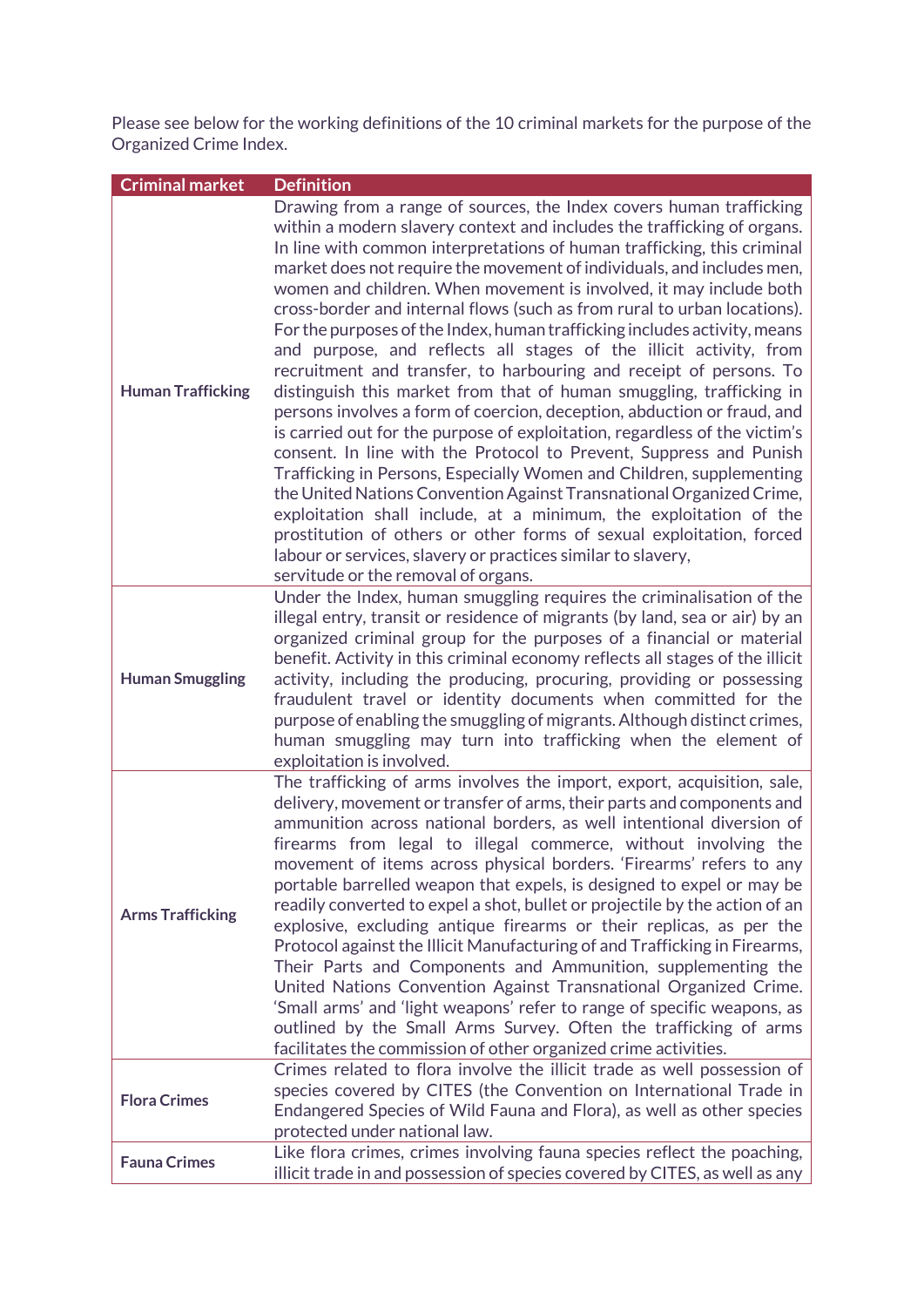|                                                | other species protected by national law. The Index also considers<br>protected marine species, and illegal, unreported and unregulated (IUU)<br>fishing falls under this category.                                                                                                                                                                                                                                                                                                                                                                                                                                                                                                                                                                                                                                           |  |  |
|------------------------------------------------|------------------------------------------------------------------------------------------------------------------------------------------------------------------------------------------------------------------------------------------------------------------------------------------------------------------------------------------------------------------------------------------------------------------------------------------------------------------------------------------------------------------------------------------------------------------------------------------------------------------------------------------------------------------------------------------------------------------------------------------------------------------------------------------------------------------------------|--|--|
| <b>Non-Renewable</b><br><b>Resource Crimes</b> | The Index includes the illicit extraction, smuggling, mingling, bunkering<br>or mining of natural resources. It also covers any illicit activities related<br>to the trade of such products, including price misinvoicing. The Index<br>covers commodities including, but not limited to, oil, gold, gas,<br>gemstones, diamonds and precious metals.                                                                                                                                                                                                                                                                                                                                                                                                                                                                        |  |  |
| <b>Heroin Trade</b>                            | The Index covers the production, distribution and sale of heroin.<br>Consumption of the drug, while not in and of itself a form of organized<br>crime, was considered in determining the 'reach' of the illicit drug<br>market. Synthetic opioids are considered under the synthetic drugs<br>category (see below).                                                                                                                                                                                                                                                                                                                                                                                                                                                                                                          |  |  |
| <b>Cocaine Trade</b>                           | Like heroin, the production, distribution and sale of cocaine and its<br>derivatives are covered by the Index. Consumption of the drug, while not<br>in itself a form of organized crime, was considered in determining the<br>'reach' of the illicit drug market.                                                                                                                                                                                                                                                                                                                                                                                                                                                                                                                                                           |  |  |
| <b>Cannabis Trade</b>                          | The illicit cultivation, distribution and sale of cannabis oil, resin, herb or<br>leaves are covered by the Index. Consumption of the drug, while not in<br>itself a form of organized crime, was considered in determining the<br>'reach' of the illicit drug market. Recognising the growing legalization of<br>cannabis production, sale and consumption across countries, the Index<br>focused solely on areas where an activity was criminalised and/or where<br>criminal groups were involved in the supply chain.                                                                                                                                                                                                                                                                                                     |  |  |
| <b>Synthetic Drug</b><br><b>Trade</b>          | As with other illicit drug markets, the production, distribution and sale<br>of synthetic drugs are covered by the Index. Notably, synthetic opioids,<br>tramadol, as well as amphetamine-type<br>such as<br>stimulants,<br>methamphetamines and fentanyl are included in this criminal market, as<br>well as any other narcotic included in the 1972 Protocol, the Convention<br>on Psychotropic Substances of 1971 and the United Nations Convention<br>Against Illicit Traffic in Narcotic Drugs and Psychotropic Substances of<br>1988. Consumption of such drugs, while not in itself a form of organized<br>crime, was considered in determining the 'reach' of the illicit drug<br>market. Notably, 'substandard and falsified medical products', as<br>outlined by the World Health Organization, has been excluded. |  |  |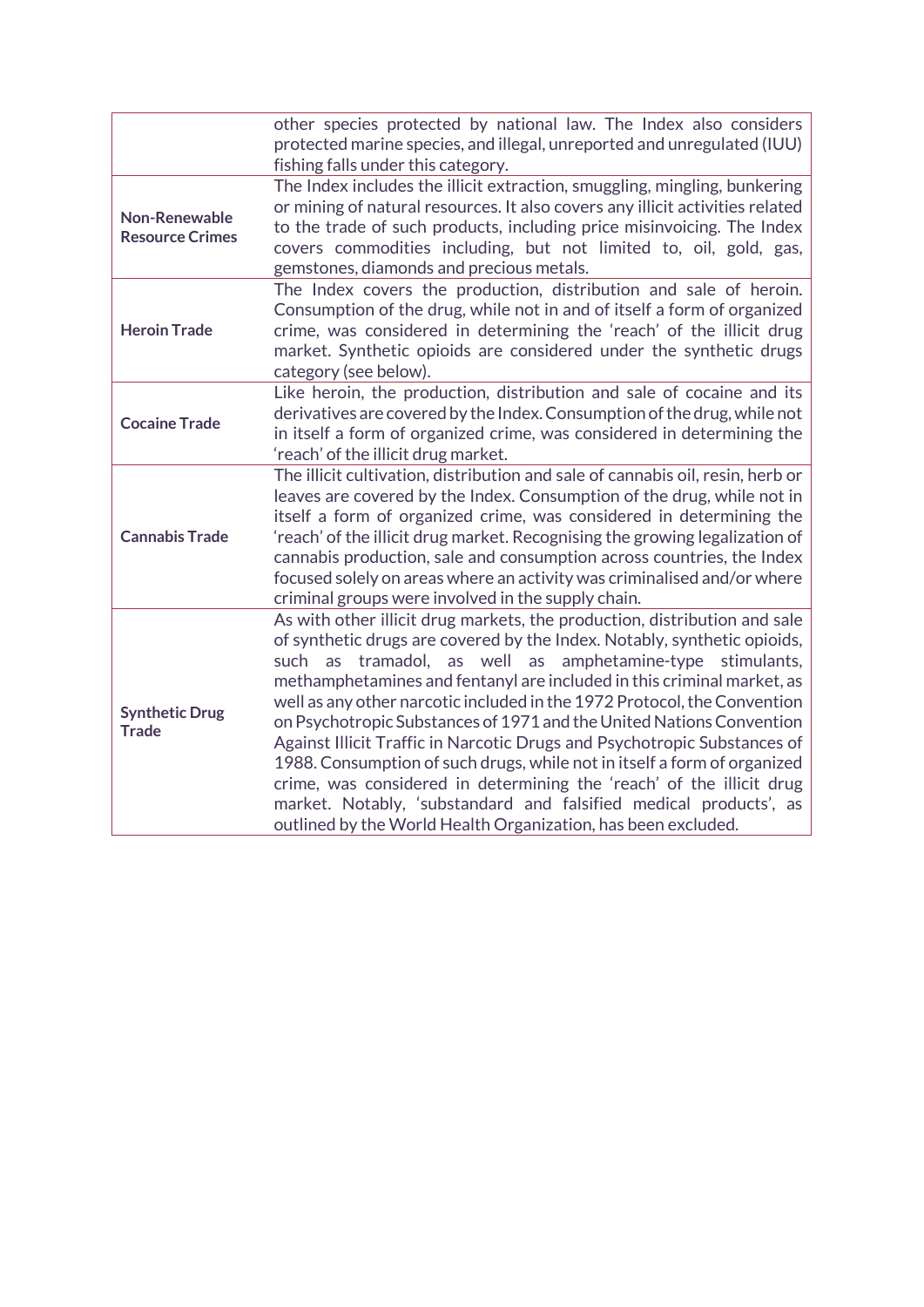## **Criminal Actors:**

| <b>Criminal actor type</b>   | <b>Definition</b>                                                                                                                                                                                                                                                                                                                                                                                                                                                                                                                                         |  |
|------------------------------|-----------------------------------------------------------------------------------------------------------------------------------------------------------------------------------------------------------------------------------------------------------------------------------------------------------------------------------------------------------------------------------------------------------------------------------------------------------------------------------------------------------------------------------------------------------|--|
| Mafia-style groups           | Refers to clearly defined, organized criminal groups. This typology<br>also includes militia and guerrilla groups that are primarily funded<br>by illicit activities. There are four defining features of a mafia-style<br>group: a known name, a defined leadership, territorial control and<br>identifiable membership.                                                                                                                                                                                                                                 |  |
| <b>Criminal networks</b>     | Refers to a loose network of criminal associates engaging in<br>criminal activities. This also includes relatively small groups that<br>do not control territory and are not widely known by a name or<br>with a known leader. Criminal networks are involved in illicit<br>trafficking of commodities but do not have territorial control or<br>any of the other defining features of mafia-style groups. In<br>essence, criminal networks and entrepreneurs are defined by their<br>failure to meet the defining characteristics of mafia-style groups. |  |
| <b>State-embedded actors</b> | Refers to criminal actors that are embedded in, and act from<br>within, the state's apparatus.                                                                                                                                                                                                                                                                                                                                                                                                                                                            |  |
| <b>Foreign actors</b>        | Refers to state and/or non-state criminal actors operating outside<br>their home country. This can include not just foreign nationals, but<br>also various diaspora groups that have created roots in the<br>country over multiple generations.                                                                                                                                                                                                                                                                                                           |  |

Below is a set of questions pertaining to each of the four criminal actor typologies. These questions will be used to guide the scoring process. When answering questions referring to the criminal actors as a whole, experts should be considering the 'top 3'. For example, for a question regarding the extent to which mafia-style groups control territory, experts should answer this question as it pertains to the 3 main mafia-style groups in the country.

#### **Mafia-style groups**

How many mafia-style groups operate in the country?

Can the mafia-style groups be named? If so, list the groups operating in the country

Do the groups have a defined leadership?

Do the groups have a clear and identifiable membership? Are there any symbols of membership (e.g. tattoos)?

Which of the following best describes the volume of mafia-style group membership in the country: small membership, moderate membership or large membership? Please provide any information on membership numbers.

To what extent do mafia-style groups control territory: low control, moderate control or substantial control? To what extent do so-called 'criminal enclaves' exist, defined as an area controlled by an organized criminal group in which the state cannot enter?

Are there areas into which you need to pass a checkpoint? Is there a roadblock that serves as a perimeter to a criminal enclave? Is there surveillance as you enter the area? Can members from opposite groups enter controlled areas and are rival members at danger if they do so?

Which criminal markets are dominated by mafia-style groups? Are these groups involved in just one market or multiple markets? How many of the named groups are operating in multiple markets? Which is their most prominent?

Do mafia-style groups levy taxes on citizens? To what extent do the mafia-style groups engage in extortion?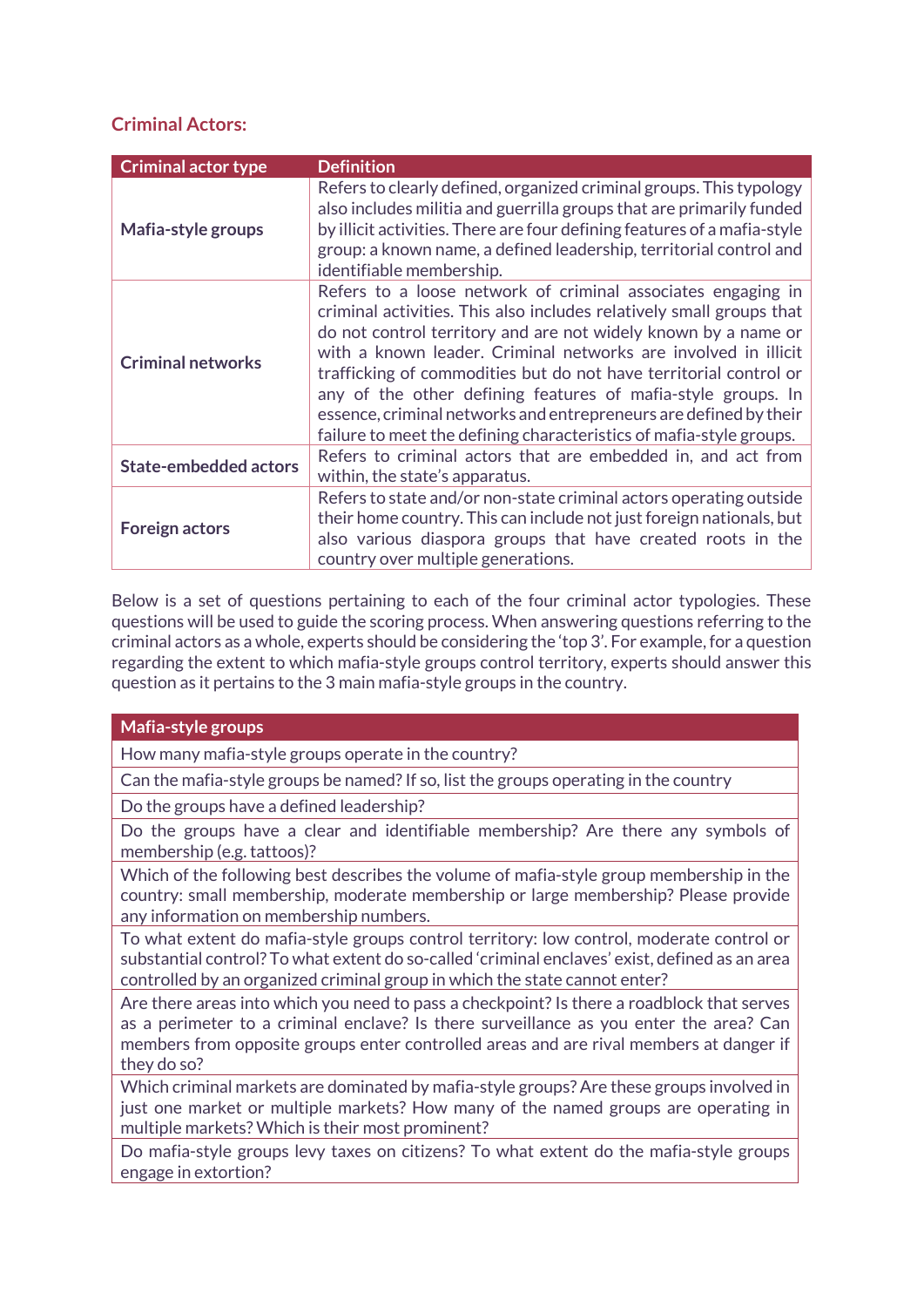To what extent do the named mafia-style groups have control over the prison system: minimal control, moderate control or complete control? Can they conduct criminal operations from inside jail? Is there corruption of the prison staff? To what extent is the internal control of prisons commanded by the mafia-style groups or the state? Is the state able to guarantee the safety of inmates? Who is able to guarantee the safety of inmates?

To what extent do mafia-style groups interact with the state in their criminal activity: minimal interaction, moderate interaction or significant interaction? Is there evidence of large-scale corruption between mafia and state? Are state actors threatened by mafia-style groups?

To what extent do mafia-style groups attempt to influence the democratic process?

How easily can mafia-style groups access weapons: limited access, moderate access or significant access? What percentage of mafia-style groups are armed groups? Do gang members carry arms openly? What kinds of arms do groups use: knives, handguns, automatic weapons or small arms?

What level of violence best describes the mafia-style groups?

**Criminal networks**

Is there a presence of criminal-style 'loose' networks that cannot be explicitly named? Can you name any prominent entrepreneurs within these networks?

In which criminal markets are these criminal networks mainly prevalent?

Which of the following best describe the level of violence perpetrated by actors in criminal networks: low-level violence, medium-level violence or high-level violence?

How widespread are these networks? Are they concentrated in some parts of the country/cities only or are they very diffuse across the entire country?

Are there transnational linkages between these networks and other foreign networks?

To what extent do criminal networks and entrepreneurs attempt to influence the democratic process?

**State-embedded actors**

To what degree does the state exert control over criminal markets?

In which of the following levels of state apparatus is there evidence of state control: lowlevel, medium-level or elite? At each level of the state apparatus, how much control over the illicit activities is there?

Are state-embedded actors involved in transnational criminal activity?

To what extent do criminal actors extract resources from the state?

To what extent do state-embedded criminal actors attempt to influence the democratic process?

**Foreign actors**

Which are the most prominent diasporas (multi-generational or otherwise) present?

Considering the top 3 diasporas, to what extent do they control the criminal markets?

To what extent is there an interaction between foreign and local criminal actors: minimal, moderate or strong?

Are there particular regions/areas in which foreign criminal actors are concentrated? If so, indicate the regions/areas.

Do foreign actors control any particular criminal markets? If so, indicate which markets are controlled by which foreign actors.

How much economic and/or financial power do foreign actors exert in criminal markets: minimal, moderate or substantial?

To what extent do foreign actors attempt to influence the democratic process?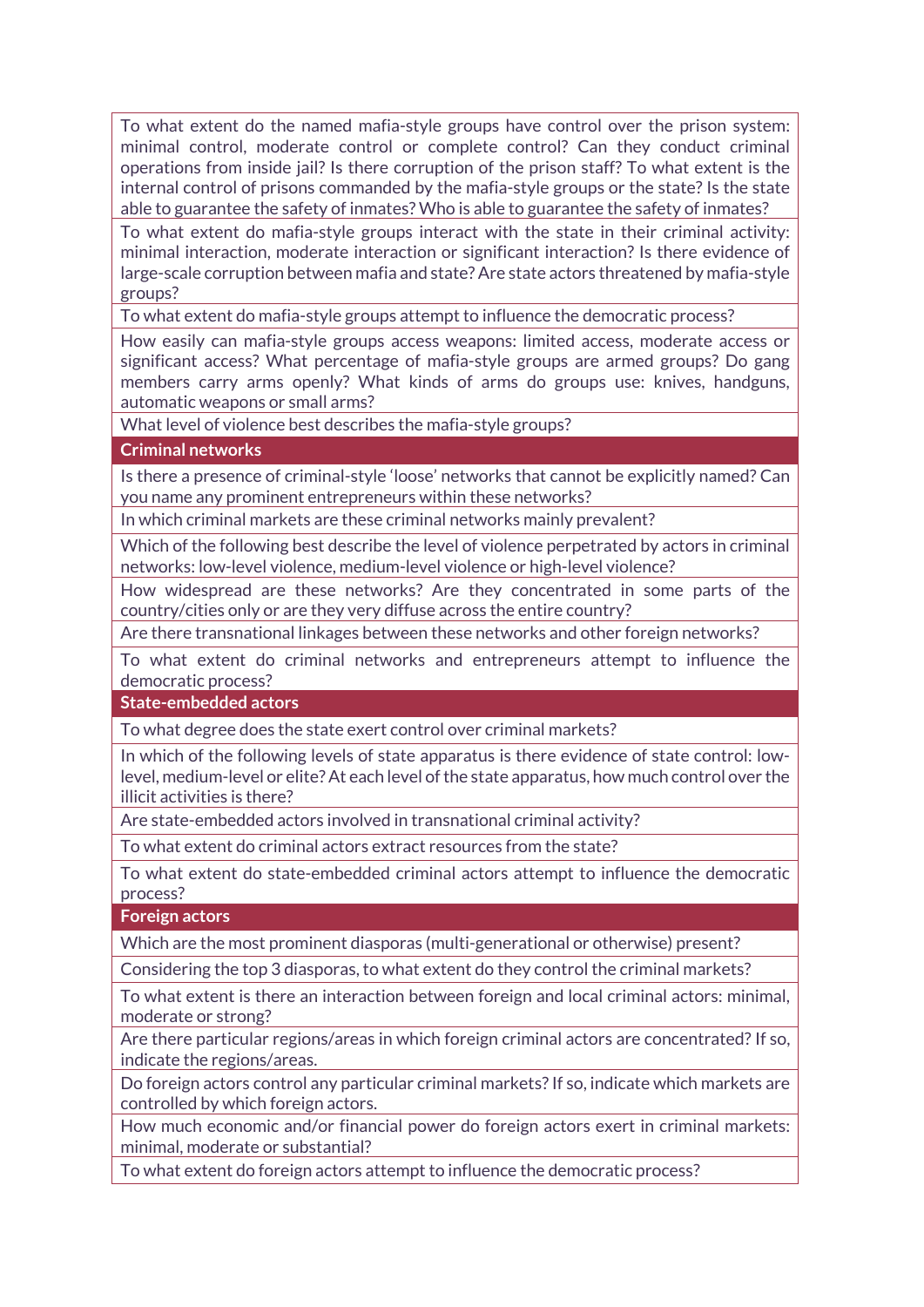#### **Resilience:**

The 12 building blocks of resilience look at the types of mechanisms that countries have in place to combat organized crime, and the effectiveness of these measures. Resilience capacity and effectiveness are evaluated to assess the level at which states have established appropriate legal, political and strategic frameworks to address organized crime.

Please find below a definition/explanation for each building block, as well as a set of questions to consider for each building block.



R12. Non-State Actors

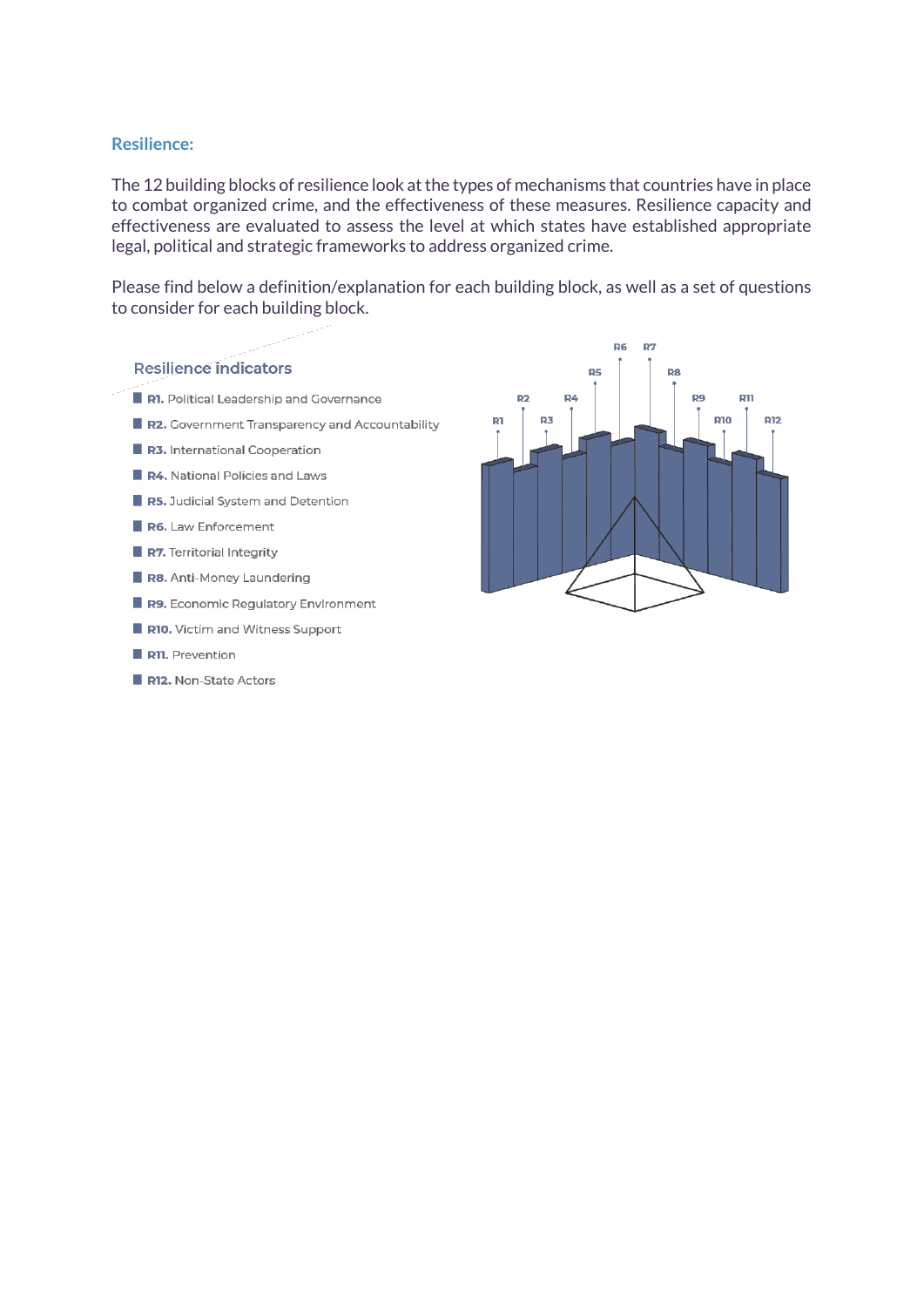

| 1. Political Leadership and Governance                                                                                                                                                                                                                                                                                                                                                                                                                                                                                                                                                                                                                                                                                                                                                                                                                                                                                                                                                                                                                                                                                                                                                                                                                                                    |                                                                                                                                                                                                                                                                                                                                                                                                                                                                                                                                                                                                                                                                                                                                                                                                                                                                                                                                                                                                                                                                                                                                                                                                                                                                                                                                                                                                                                                       |  |
|-------------------------------------------------------------------------------------------------------------------------------------------------------------------------------------------------------------------------------------------------------------------------------------------------------------------------------------------------------------------------------------------------------------------------------------------------------------------------------------------------------------------------------------------------------------------------------------------------------------------------------------------------------------------------------------------------------------------------------------------------------------------------------------------------------------------------------------------------------------------------------------------------------------------------------------------------------------------------------------------------------------------------------------------------------------------------------------------------------------------------------------------------------------------------------------------------------------------------------------------------------------------------------------------|-------------------------------------------------------------------------------------------------------------------------------------------------------------------------------------------------------------------------------------------------------------------------------------------------------------------------------------------------------------------------------------------------------------------------------------------------------------------------------------------------------------------------------------------------------------------------------------------------------------------------------------------------------------------------------------------------------------------------------------------------------------------------------------------------------------------------------------------------------------------------------------------------------------------------------------------------------------------------------------------------------------------------------------------------------------------------------------------------------------------------------------------------------------------------------------------------------------------------------------------------------------------------------------------------------------------------------------------------------------------------------------------------------------------------------------------------------|--|
| <b>Definition/Explanation</b>                                                                                                                                                                                                                                                                                                                                                                                                                                                                                                                                                                                                                                                                                                                                                                                                                                                                                                                                                                                                                                                                                                                                                                                                                                                             | <b>Questions</b>                                                                                                                                                                                                                                                                                                                                                                                                                                                                                                                                                                                                                                                                                                                                                                                                                                                                                                                                                                                                                                                                                                                                                                                                                                                                                                                                                                                                                                      |  |
| Political leadership and governance refers to the role a state's government<br>plays in responding to organized crime and its effectiveness in doing so.<br>Strong political leadership and governance indicates higher state resilience<br>to organized crime.<br>Governments orient citizens toward a state's stance on organized crime,<br>championing its role in combatting the phenomenon by laying the<br>foundation to implement action. The platform in which anti-organized<br>crime rhetoric is made reflects to some degree, the level of prioritization of<br>organized crime on the national agenda.<br>Governance serves as a function of the relationship between the state and<br>its governed populations. Leaders send messages which are seen as<br>legitimate, and in turn unify society. People's confidence in those that<br>govern them can be directly linked to conflict in a society. The presence of<br>organized crime can tangibly reduce the capacity for governance and the<br>legitimacy of the government in the eyes of the population. When there is<br>no or little confidence in the government, society can become unstable,<br>creating (further) opportunities for organized crime to fill in the gaps<br>between the state and its populations. | Leadership<br>Has the government communicated a strong public position against organized<br>$\bullet$<br>crime? If possible, provide examples.<br>Do opposition parties raise organized crime as an issue?<br>Is organized crime, or public safety, a political campaign issue?<br>Are there accusations of criminal influence or association of<br>government/leadership?<br>Is political rhetoric effectively translated into policies and implementation, with<br>necessary financing?<br>Is the international community raising organized crime as an issue in the country?<br>$\bullet$<br>Is there evidence that the political system has been penetrated/captured by<br>organized crime?<br>Governance<br>To what degree do people have faith in their government? Is it seen as corrupt or is<br>there a sense of reliability of the government?<br>To what extent is the democratic process independent and protected from criminal<br>$\bullet$<br>influence?<br>Is there evidence that the political system has been penetrated / captured by<br>$\bullet$<br>organized crime?<br>Are there any aspects of state service delivery that are provided by criminal groups<br>(e.g. disaster relief, health/education)?<br>Conflict<br>Has the country been involved in any conflicts both internally and externally in the<br>last decade?<br>To what degree has organized crime been involved in, and taken advantage of, such<br>conflicts? |  |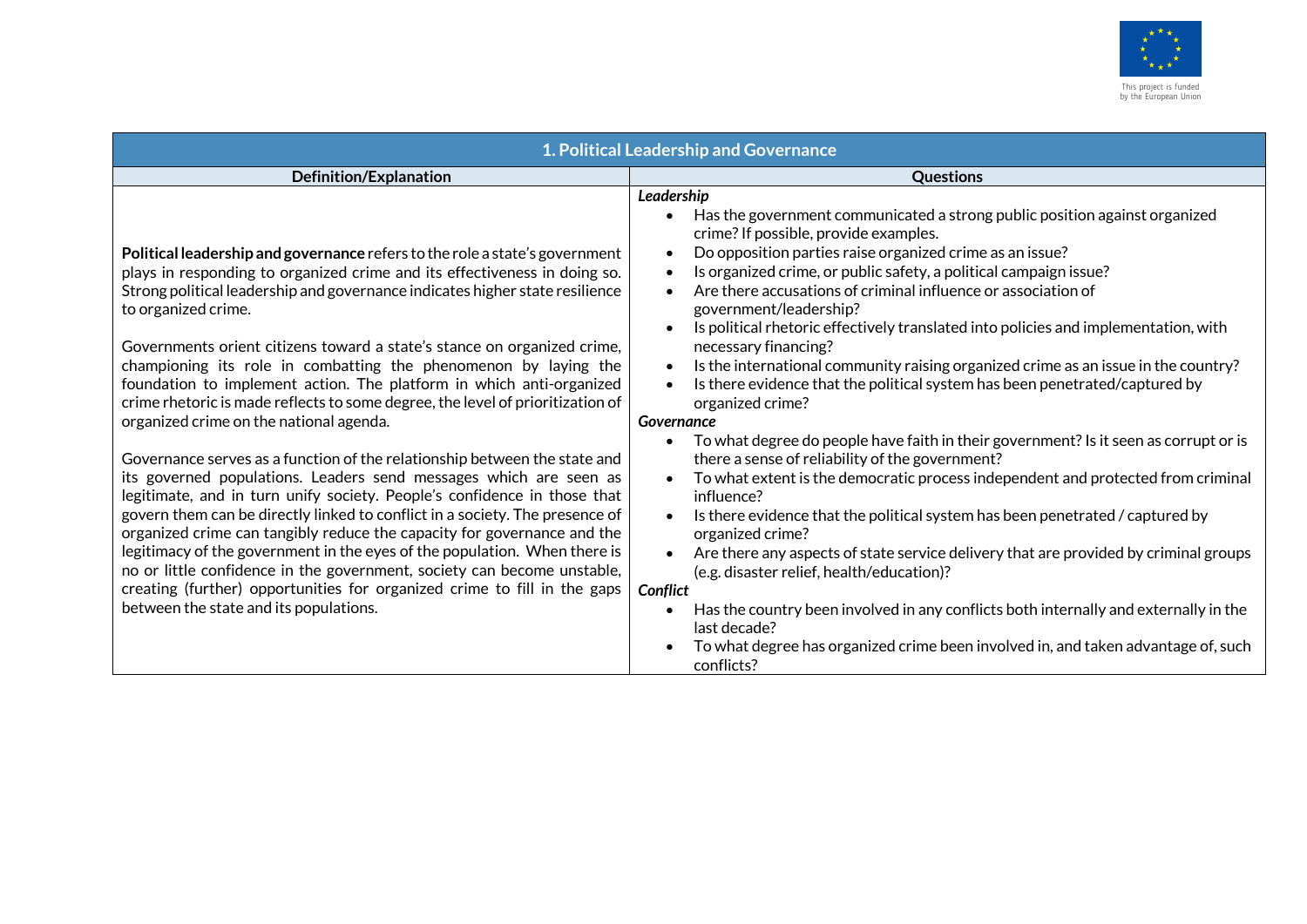

| 2. Government Transparency & Accountability                                                                                                                                                                                                                                                                                                                                                                                                                                                                                                                                                    |                                                                                                                                                                                                                                                                                                                                                                    |  |
|------------------------------------------------------------------------------------------------------------------------------------------------------------------------------------------------------------------------------------------------------------------------------------------------------------------------------------------------------------------------------------------------------------------------------------------------------------------------------------------------------------------------------------------------------------------------------------------------|--------------------------------------------------------------------------------------------------------------------------------------------------------------------------------------------------------------------------------------------------------------------------------------------------------------------------------------------------------------------|--|
| Definition/Explanation                                                                                                                                                                                                                                                                                                                                                                                                                                                                                                                                                                         | <b>Questions</b>                                                                                                                                                                                                                                                                                                                                                   |  |
| Government transparency refers to the degree to which states have put<br>oversight mechanisms in place to ensure against state collusion in illicit<br>activities. In other words, whether or not the state created opportunities<br>for the reduction of state corruption and to obscure the illegitimate control<br>over power or resources - including therefore resources to and from<br>organized crime.                                                                                                                                                                                  | Has the state put into place any oversight mechanisms to reduce the opportunities<br>for state corruption? How effective have these measures been? (e.g. is there an<br>independent anti-corruption body?)<br>Are there mechanisms for non-state actor oversight? Or international oversight<br>over governance?                                                   |  |
| As representatives of their citizens, governments are entrusted with<br>powers to oversee and maintain the rule and order of societies. When these<br>powers are abused, it both undermines citizens' trust in state institutions<br>(which may lead to vulnerabilities to OC) and can imply state collusion in<br>OC. Efforts to increase transparency such as adequately resourcing anti-<br>corruption measures, work to close opportunities in which organized<br>criminals may exert their influence. Thus, the more transparent<br>governments are, the more resilient a state is to OC. | Have there been international calls for oversight mechanisms?<br>What technical measures have been taken to prevent corruption? (e.g. e-payment<br>systems)<br>Does the government publish its budget, procurement contracts, etc? To what<br>extent are relevant documents available for the public record?<br>What is the perception of government transparency? |  |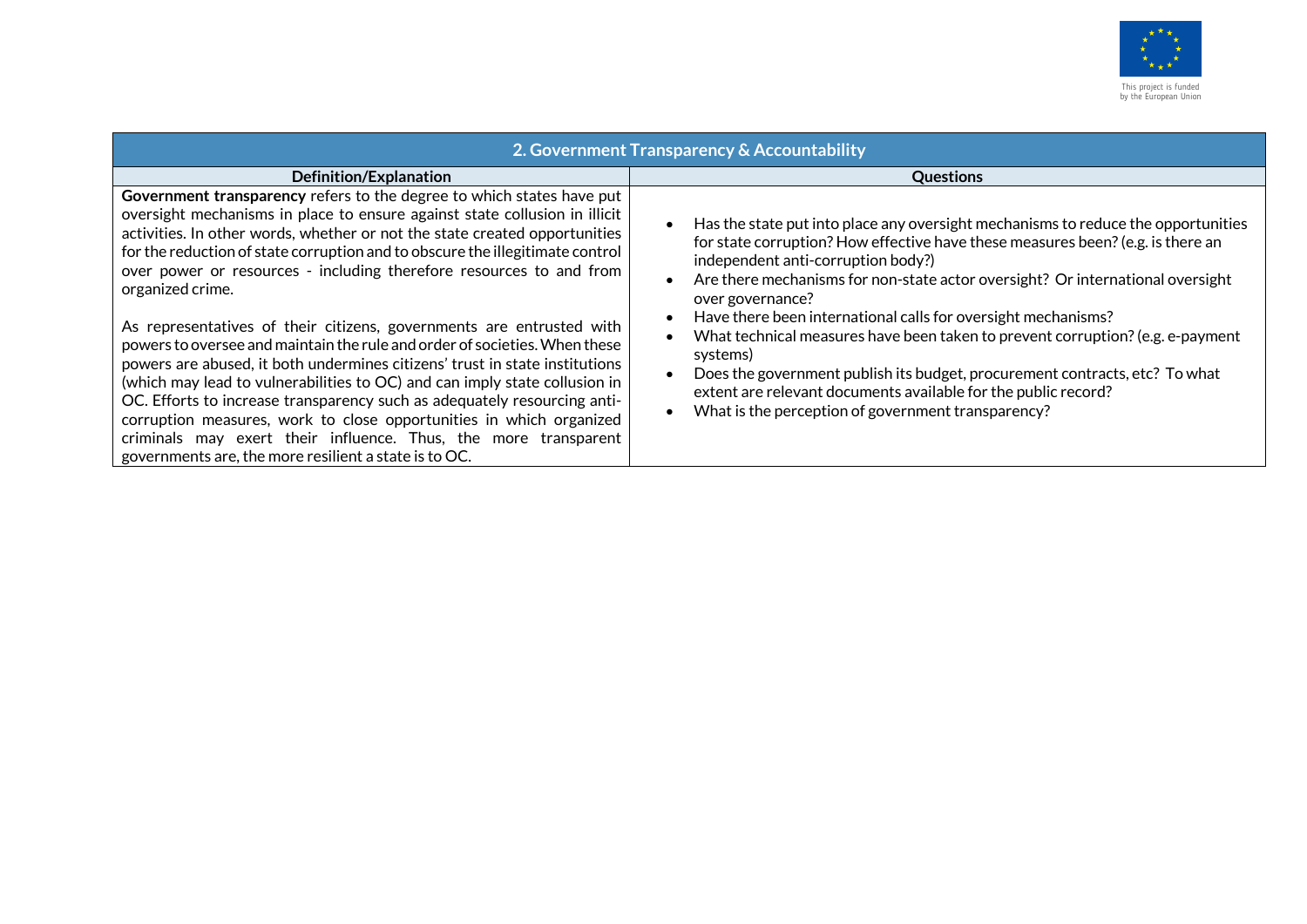

| 3. International Cooperation                                                                                                                                                                                                                                                                                                                                                                                                                                                                                                                                                                                                                                                      |                                                                                                                                                                                                                                                                                                                                                                                                                                                                                                                                                                                                                                                                                                                              |  |
|-----------------------------------------------------------------------------------------------------------------------------------------------------------------------------------------------------------------------------------------------------------------------------------------------------------------------------------------------------------------------------------------------------------------------------------------------------------------------------------------------------------------------------------------------------------------------------------------------------------------------------------------------------------------------------------|------------------------------------------------------------------------------------------------------------------------------------------------------------------------------------------------------------------------------------------------------------------------------------------------------------------------------------------------------------------------------------------------------------------------------------------------------------------------------------------------------------------------------------------------------------------------------------------------------------------------------------------------------------------------------------------------------------------------------|--|
| <b>Definition/Explanation</b>                                                                                                                                                                                                                                                                                                                                                                                                                                                                                                                                                                                                                                                     | <b>Questions</b>                                                                                                                                                                                                                                                                                                                                                                                                                                                                                                                                                                                                                                                                                                             |  |
| International cooperation refers to the structures and processes of<br>interaction, policy making and concrete implementation by countries<br>beyond the national level in order to respond to organized crime. Strong<br>international cooperation indicates high state resilience to organized<br>crime.<br>As organized crime is increasingly a transnational phenomenon with both<br>actors and supply chains able to span national and continental boundaries,<br>it is essential that states work together on a global scale to combat the<br>threat.                                                                                                                       |                                                                                                                                                                                                                                                                                                                                                                                                                                                                                                                                                                                                                                                                                                                              |  |
| The ratification and (timeliness of ratification) of relevant international OC<br>treaties implies state willingness to effectuate responses to OC, in line with<br>international standards. These treaties are:<br>UNTOC & 3 protocols<br>$\circ$<br>UN Convention against Corruption<br>$\circ$<br>UN Convention against Illicit Traffic in Narcotic Drugs and<br>$\circ$<br>Psychotropic Substances (1988)<br>1961 Single Convention on Narcotic Drugs<br>$\circ$<br>1971 Convention on Psychotropic Substances<br>$\circ$<br>The Arms Trade Treaty (2013)<br>$\circ$<br>Convention on International Trade in Endangered Species of<br>$\circ$<br>Wild Fauna and Flora (CITES) | Of the relevant OC international instruments that the country has ratified, to what<br>degree has the state complied with international standards?<br>Does the state have any extradition agreements with other countries? Have there<br>been any cases of extradition of OC criminals to/from the state in the last five<br>years?<br>Does the country have any cases involving transborder asset seizures?<br>Is there the perception that the country is constructive or obstructive in promoting<br>international cooperation in combatting organized crime? Please give evidence.<br>What confidence do foreign law enforcement agencies have in sharing information<br>with the country? (Fear of corruption / leaks). |  |
| At the international level, for States Parties, these instruments constitute<br>sufficient legal grounds to carry out response measures to OC. Such<br>responses include cooperation in criminal matters, particularly the mutual<br>legal assistance (MLA), extradition, the transfer of sentenced prisoners,<br>and transborder asset confiscation. The presence of such structures and<br>policies in place, and evidence of their effective use, implies higher state<br>resilience to OC.                                                                                                                                                                                    |                                                                                                                                                                                                                                                                                                                                                                                                                                                                                                                                                                                                                                                                                                                              |  |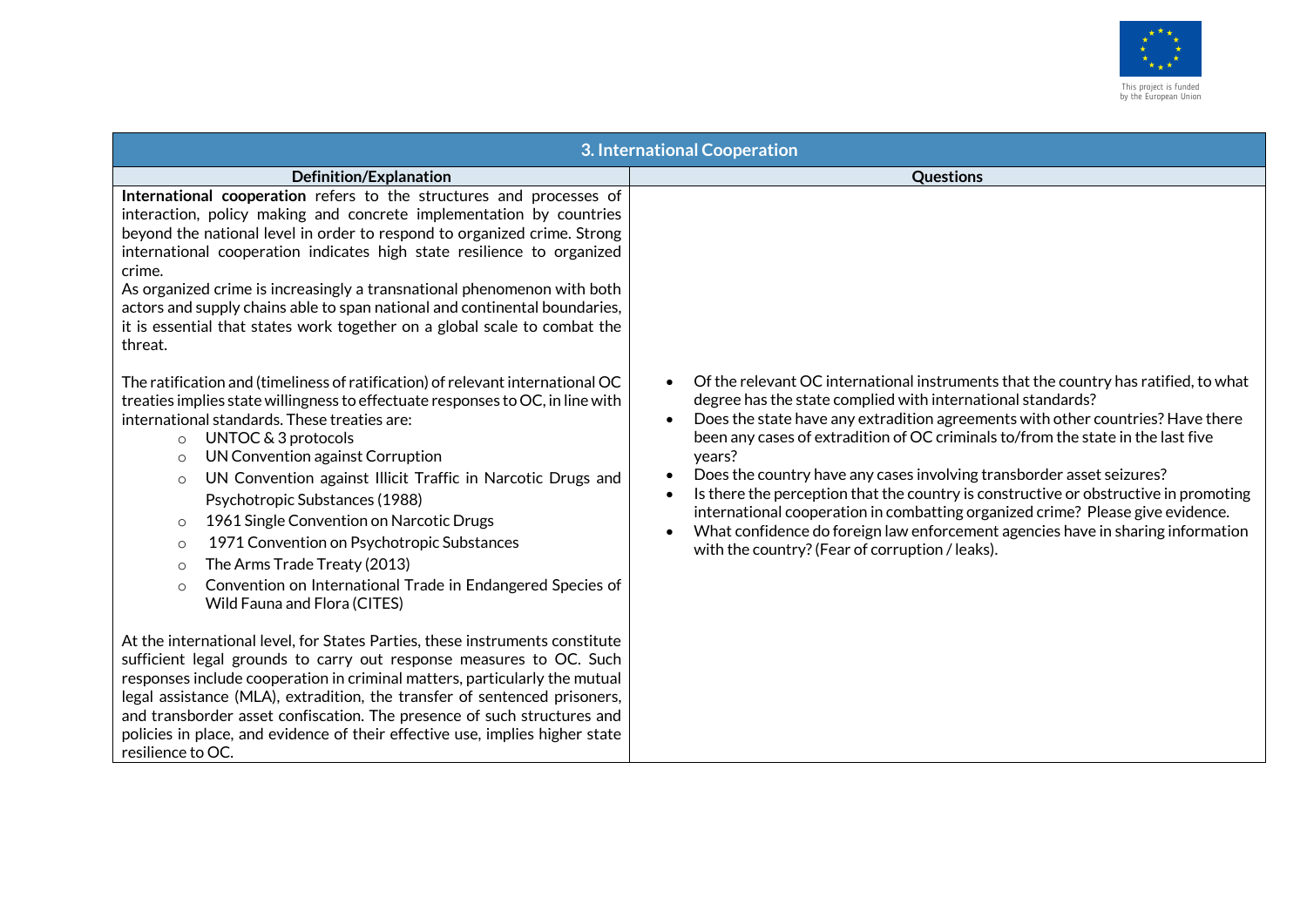

| <b>4. National Policies and Laws</b>                                                                                                                                                                                                                                                                                                                                                                                                                                                                |                                                                                                                                                                                                                                                                                                                                                                                                                                                                                                                                                                                                                                                                         |  |
|-----------------------------------------------------------------------------------------------------------------------------------------------------------------------------------------------------------------------------------------------------------------------------------------------------------------------------------------------------------------------------------------------------------------------------------------------------------------------------------------------------|-------------------------------------------------------------------------------------------------------------------------------------------------------------------------------------------------------------------------------------------------------------------------------------------------------------------------------------------------------------------------------------------------------------------------------------------------------------------------------------------------------------------------------------------------------------------------------------------------------------------------------------------------------------------------|--|
| Definition/Explanation                                                                                                                                                                                                                                                                                                                                                                                                                                                                              | <b>Questions</b>                                                                                                                                                                                                                                                                                                                                                                                                                                                                                                                                                                                                                                                        |  |
| International cooperation is an essential component to combatting<br>organized crime because it sets the basis for national responses. Thus,<br>national policies and laws refers to state legal action and structures put in<br>place to respond to OC. National OC strategies and legislation are<br>adapted to the needs of the state, its legal tradition and social, economic<br>cultural and geographic conditions. As such, the presence of these reflects<br>higher state resilience to OC. | Assess the country's national legal framework against organized crime. To what<br>degree do related laws allot for each stage of the criminal justice process? In other<br>words, do they (1) criminalise an act that constitutes OC? (2) are there laws in place<br>that cover the investigation, arrest, prosecution, adjudication and punishment of<br>OC criminals in particular? If not, do other laws cover this?<br>What crime types does national legislation focus on? Is this focus in line with the<br>country's OC situation?<br>What area(s) is the country's OC-related legal framework lacking? Is there anything<br>being done to address these 'gaps'? |  |

| 5. Judicial System and Detention                                                                                                                                                                                                                                                                                                   |                                                                                                                                                                                                                                                                                                                                                                               |  |
|------------------------------------------------------------------------------------------------------------------------------------------------------------------------------------------------------------------------------------------------------------------------------------------------------------------------------------|-------------------------------------------------------------------------------------------------------------------------------------------------------------------------------------------------------------------------------------------------------------------------------------------------------------------------------------------------------------------------------|--|
| <b>Definition/Explanation</b>                                                                                                                                                                                                                                                                                                      | <b>Questions</b>                                                                                                                                                                                                                                                                                                                                                              |  |
| Judicial system and detention refers to a state's judiciary's power to<br>effectively try to enforce judgments on OC-related cases. The ability of a<br>country's judicial system to do so depends on whether it is adequately<br>resourced and operates independently and effectively at all points along<br>the juridical chain. | Does the country have units in the judiciary that specifically focus on OC related<br>issues? If so, how effective have these units been in combatting OC?<br>Are courts able to effectively pass judgements against OC defendants? If so, to<br>what degree are criminal penalties abided by and carried out? In other words, are<br>OC perpetrators exempt from punishment? |  |
| While passing judgment on cases is its primary function, the ability to                                                                                                                                                                                                                                                            | Has the judiciary been adequately resourced? Do these resources stem from<br>external actors or from the state?                                                                                                                                                                                                                                                               |  |
| enforce is also an essential component of a judiciary's activities. Things such<br>as evidence that key OC criminals are successfully prosecuted and, in                                                                                                                                                                           | Are there places where dispute resolution, arbitration or informal justice is<br>provided by criminal groups?                                                                                                                                                                                                                                                                 |  |
| particular, the degree of OC influence from within the prison system, are<br>good factors to consider in assessing a state's judicial capacity. Where the                                                                                                                                                                          | Assess the country' prison system. To what degree does the state control the<br>prisons in relation to criminal actors? Are prison personnel corrupted?                                                                                                                                                                                                                       |  |
| prison system is notably captured by organized crime, this should<br>significantly impact the score.                                                                                                                                                                                                                               | How compliant are prisons with the international standard minimum rules for<br>prisons? Are there adequate health services in place? Are there issues related to<br>hygiene and/or overcrowding? Are prisoners' basic needs being met? How do these                                                                                                                           |  |
| Thus, while having more resources and independence to pass judgment on                                                                                                                                                                                                                                                             | deficiencies (if any) contribute to the spread of organized criminal activities?                                                                                                                                                                                                                                                                                              |  |
| OC cases implies higher state resilience, high impunity implies lower state<br>resilience.                                                                                                                                                                                                                                         | To what degree do criminal actors in prison control illicit activity both within<br>prisons and on the outside?                                                                                                                                                                                                                                                               |  |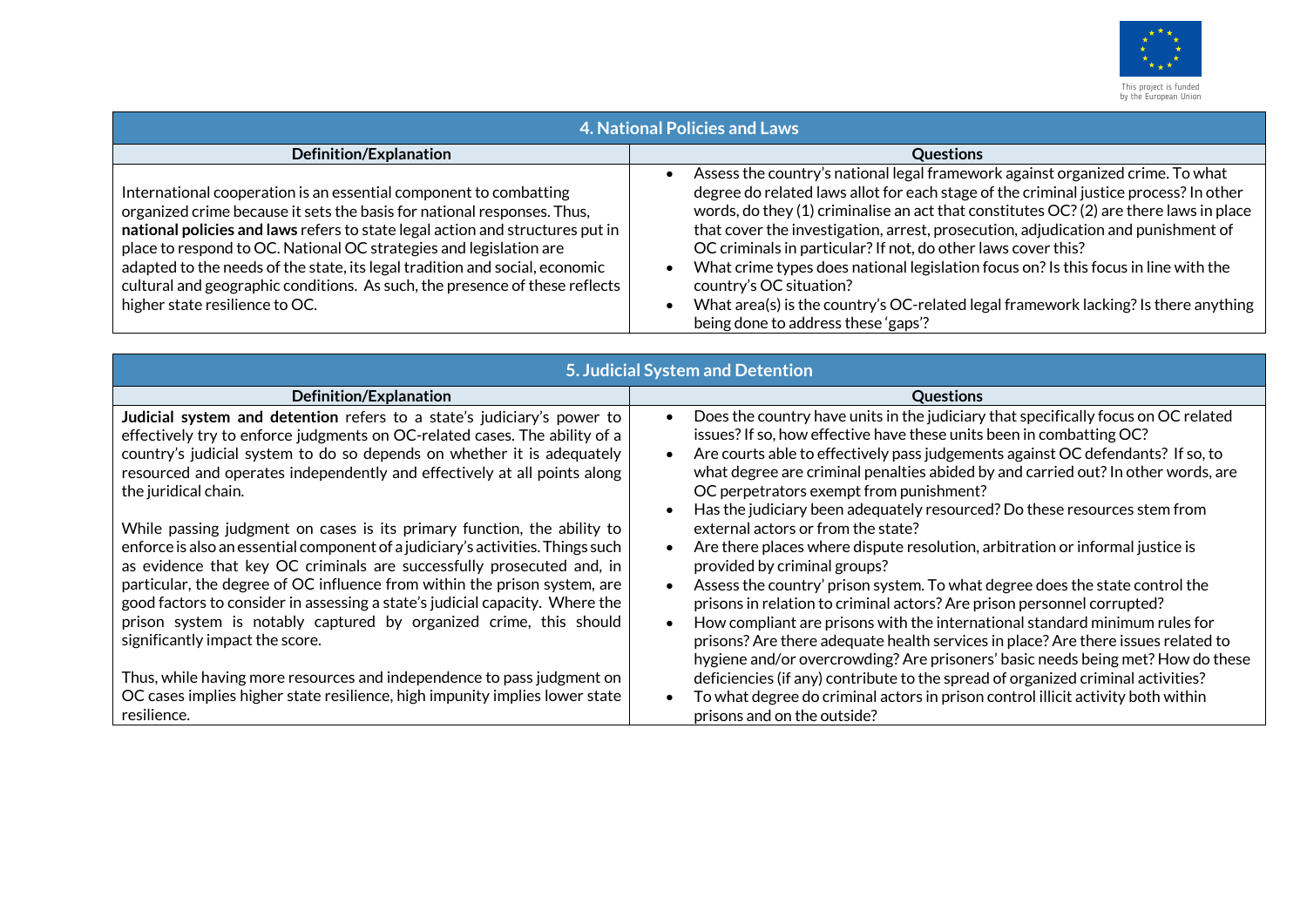

| <b>6. Law Enforcement</b>                                                                                                                                                                                                                                                                                                                                                                                                                                                                                                                                                                                                                                                                                                                          |                                                                                                                                                                                                                                                                                                                                                                                                                                                                                                                                                                                                                                                                                                                                                                                                                                                                                                                                                                                 |  |
|----------------------------------------------------------------------------------------------------------------------------------------------------------------------------------------------------------------------------------------------------------------------------------------------------------------------------------------------------------------------------------------------------------------------------------------------------------------------------------------------------------------------------------------------------------------------------------------------------------------------------------------------------------------------------------------------------------------------------------------------------|---------------------------------------------------------------------------------------------------------------------------------------------------------------------------------------------------------------------------------------------------------------------------------------------------------------------------------------------------------------------------------------------------------------------------------------------------------------------------------------------------------------------------------------------------------------------------------------------------------------------------------------------------------------------------------------------------------------------------------------------------------------------------------------------------------------------------------------------------------------------------------------------------------------------------------------------------------------------------------|--|
| <b>Definition/Explanation</b>                                                                                                                                                                                                                                                                                                                                                                                                                                                                                                                                                                                                                                                                                                                      | <b>Questions</b>                                                                                                                                                                                                                                                                                                                                                                                                                                                                                                                                                                                                                                                                                                                                                                                                                                                                                                                                                                |  |
| Law enforcement refers to the state's ability to investigate, gather<br>intelligence, protect and enforce adherence to its rules and procedures<br>against organized crime. As the front line of a state's criminal justice<br>system, law enforcement and intelligence are often in direct contact with<br>organized criminal activities. In order to bring criminal perpetrators to<br>justice, the capacity of a state's law enforcement to combat OC rests on<br>things such as whether it is adequately resourced, and whether the state<br>has invested in law enforcement mechanisms that are specifically<br>organized crime focused. It can therefore be said that higher law<br>enforcement capacity makes a state more resilient to OC. | Does the country have law enforcement units that specifically focus on OC related<br>issues? If so, how effective have these units been in combatting OC?<br>Has law enforcement been adequately resourced? Do these resources stem from<br>external actors or from the state? Consider any significant international<br>investments to increase law enforcement capacity.<br>To what degree is law enforcement trusted and seen as reliable by local<br>communities? Do community policing initiatives exist in local communities?<br>To what extent does the country have effective intelligence agencies and systems<br>to both prevent and respond to OC?<br>Does the state have effective mechanisms for intelligence gathering from non-state<br>actors (e.g. private sector/civil society)?<br>Intelligence sharing: Does law enforcement actively share intelligence with other<br>countries, or participate in regional/international intelligence sharing mechanisms? |  |

| 7. Territorial Integrity                                                                                                                                                                                                                                                                                                                                                                                                                    |                                                                                                                                                                                                                                                                                                                                                                                                                                                                                                                                         |                                                                                                                                                                                                                        |
|---------------------------------------------------------------------------------------------------------------------------------------------------------------------------------------------------------------------------------------------------------------------------------------------------------------------------------------------------------------------------------------------------------------------------------------------|-----------------------------------------------------------------------------------------------------------------------------------------------------------------------------------------------------------------------------------------------------------------------------------------------------------------------------------------------------------------------------------------------------------------------------------------------------------------------------------------------------------------------------------------|------------------------------------------------------------------------------------------------------------------------------------------------------------------------------------------------------------------------|
| <b>Definition/Explanation</b>                                                                                                                                                                                                                                                                                                                                                                                                               | <b>Questions</b>                                                                                                                                                                                                                                                                                                                                                                                                                                                                                                                        |                                                                                                                                                                                                                        |
| Territorial integrity refers to the degree to which states are able to<br>control their territory and infrastructure against organized criminal<br>activities, including border control personnel capacity.<br>A country's physical location and geography may increase the risk of<br>exploitation by organized criminal groups. As lengthy borders are less<br>likely to be regulated, criminals are more likely to take advantage of the | How challenging are the country's borders to monitor and police? Are there natural<br>vulnerabilities to trafficking or organized crime? To what degree are the country's<br>borders porous?<br>Is the country along major trafficking routes, or proximitous, to major criminal<br>markets (e.g. in neighbouring countries) that exacerbate a country's vulnerability to<br>criminal flows?<br>Is the capacity for border control compromised by neighbouring or other states, in a<br>way that is beyond their own country's control? |                                                                                                                                                                                                                        |
|                                                                                                                                                                                                                                                                                                                                                                                                                                             |                                                                                                                                                                                                                                                                                                                                                                                                                                                                                                                                         | vast expanse by smuggling illicit commodities and people unnoticed.<br>Moreover, the level of a state's economic engagement internationally,<br>marked by things such as numerous ports and airports, can increase the |
| feasibility with which to move goods and people (both legitimately and<br>illegally) between countries.                                                                                                                                                                                                                                                                                                                                     | Describe the state of the country's border control personnel capacity? Where are<br>any gaps in border control and security? Are border control officials perceived as<br>corrupt?                                                                                                                                                                                                                                                                                                                                                      |                                                                                                                                                                                                                        |
| As such, the greater resources and structures put in place by states to<br>manage their territorial integrity against OC, the higher its resilience.                                                                                                                                                                                                                                                                                        | Are there any points of major trade/transport infrastructure that are controlled by<br>organized crime (e.g. ports, airports, border crossing points?)                                                                                                                                                                                                                                                                                                                                                                                  |                                                                                                                                                                                                                        |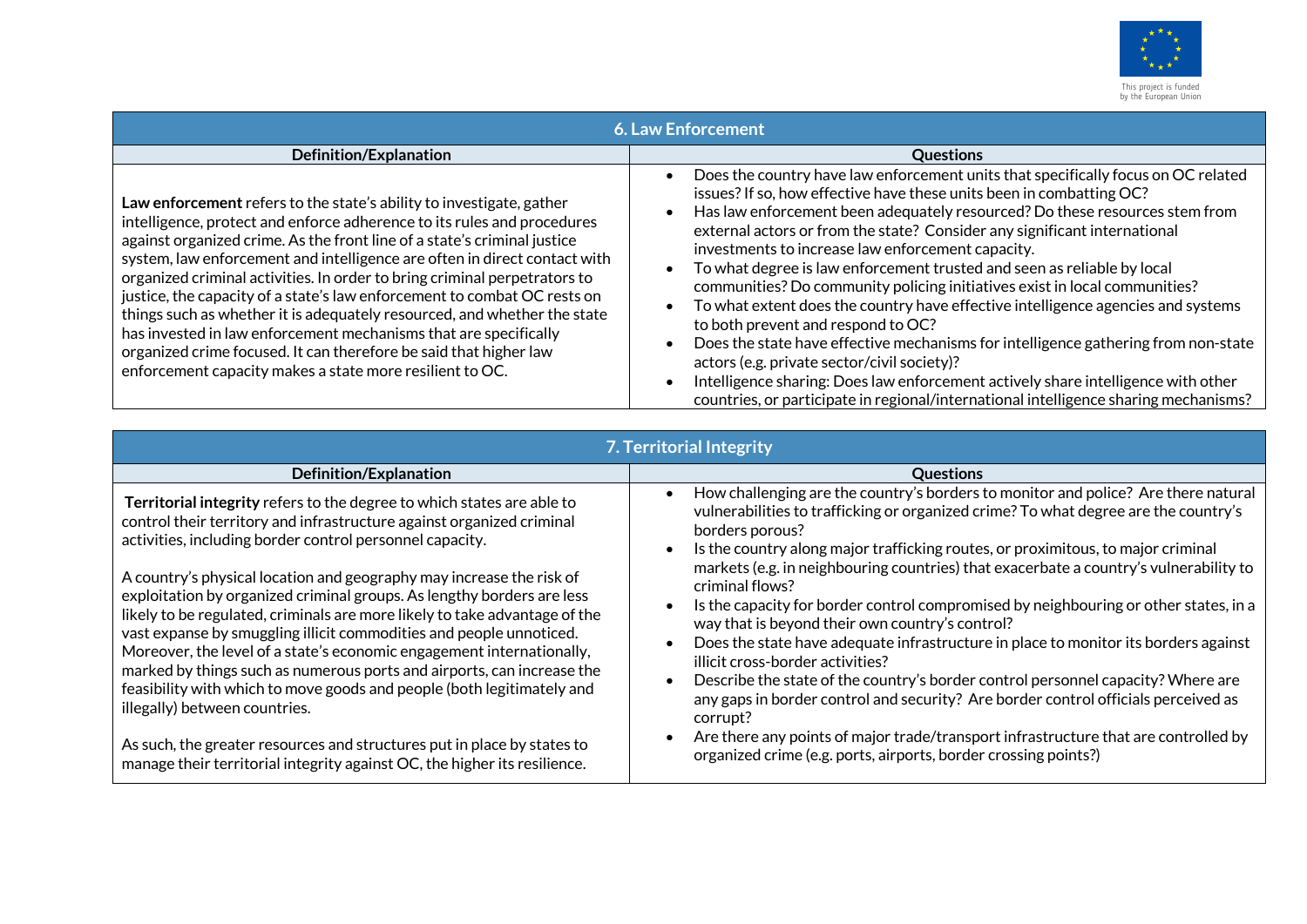

|                                                                                                                                                                                                                                                                                                                                                                                              | 8. Anti-Money Laundering                                                                                                                                                                |
|----------------------------------------------------------------------------------------------------------------------------------------------------------------------------------------------------------------------------------------------------------------------------------------------------------------------------------------------------------------------------------------------|-----------------------------------------------------------------------------------------------------------------------------------------------------------------------------------------|
| Definition/Explanation                                                                                                                                                                                                                                                                                                                                                                       | <b>Questions</b>                                                                                                                                                                        |
| Anti-money laundering refers to a state's ability to implement legal,<br>regulatory and operational measures for combatting money laundering and<br>other related threats to the integrity of its financial system.                                                                                                                                                                          |                                                                                                                                                                                         |
| Profits that criminals make from organized crime are often concealed by<br>being funnelled through legitimate businesses. Through the development<br>of anti-money laundering mechanisms, states become more resilient to the<br>threat of money laundering which potentially underlies all forms of<br>organized crime.                                                                     | Has the country put in place any anti-money laundering measures? How effective<br>are these measures?<br>Have credible efforts been made to conduct financial investigations related to |
| The Financial Action Task Force (FATF) is a "policy-making body" that has<br>developed a series of recommendations that are recognised as the<br>international standard for combating of money laundering and the<br>financing of terrorism and proliferation of weapons of mass<br>destruction. They form the basis for a coordinated response to these<br>threats to the financial system. | organized crime?<br>Are there are financial intelligence units in operation?<br>Is the country on any money-laundering 'blacklists'?                                                    |
| States are assessed through mutual country evaluations to determine their<br>level of compliance with these international standards. The higher<br>compliance, the more resilient states are to organized crime.                                                                                                                                                                             |                                                                                                                                                                                         |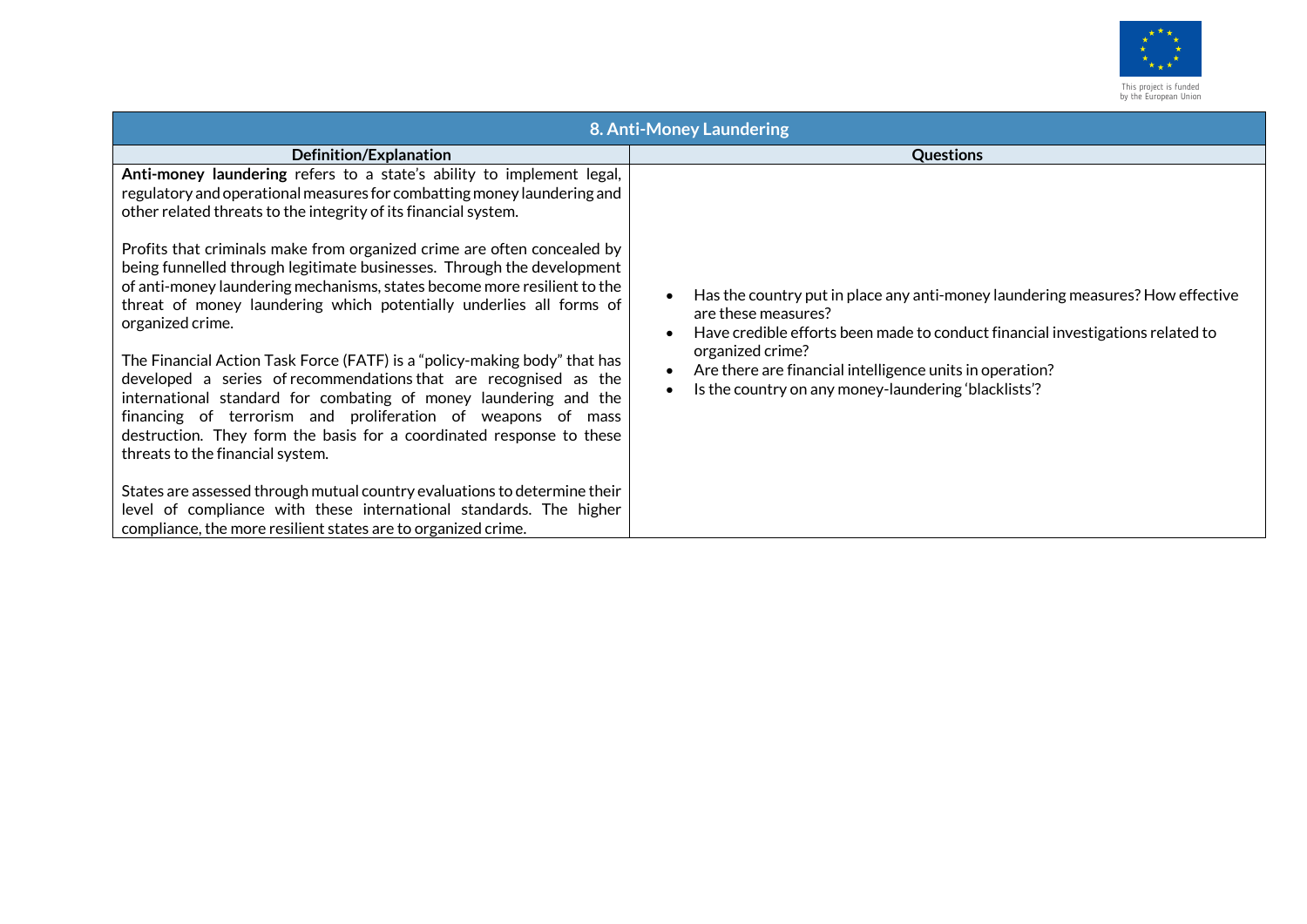

|                                                                                                                                                                                                                                                                                                                                                                                                                                                                                                                                                                                                                                                                                                                                                                                                                                                                                                                                                                                                                                                                                                                                                                                                     | 9. Economic Regulatory Environment                                                                                                                                                                                                                                                                                                                                                                                                                                                                                                                                                                                                                                                                                                                                                                                                                                                                                                                                                                                                                                                                                              |
|-----------------------------------------------------------------------------------------------------------------------------------------------------------------------------------------------------------------------------------------------------------------------------------------------------------------------------------------------------------------------------------------------------------------------------------------------------------------------------------------------------------------------------------------------------------------------------------------------------------------------------------------------------------------------------------------------------------------------------------------------------------------------------------------------------------------------------------------------------------------------------------------------------------------------------------------------------------------------------------------------------------------------------------------------------------------------------------------------------------------------------------------------------------------------------------------------------|---------------------------------------------------------------------------------------------------------------------------------------------------------------------------------------------------------------------------------------------------------------------------------------------------------------------------------------------------------------------------------------------------------------------------------------------------------------------------------------------------------------------------------------------------------------------------------------------------------------------------------------------------------------------------------------------------------------------------------------------------------------------------------------------------------------------------------------------------------------------------------------------------------------------------------------------------------------------------------------------------------------------------------------------------------------------------------------------------------------------------------|
| Definition/Explanation                                                                                                                                                                                                                                                                                                                                                                                                                                                                                                                                                                                                                                                                                                                                                                                                                                                                                                                                                                                                                                                                                                                                                                              | <b>Questions</b>                                                                                                                                                                                                                                                                                                                                                                                                                                                                                                                                                                                                                                                                                                                                                                                                                                                                                                                                                                                                                                                                                                                |
| Economic regulatory environment refers to the ability to control and<br>manage the economy and to regulate financial and economic transactions<br>(both nationally and internationally) so that trade is able to flourish within<br>the confines of the rule of law. In other words, whether an actor has put into<br>place and can effectively oversee the mechanisms that ensure economic<br>transactions and businesses operate in a predictable, fair way, free from<br>distortion, including criminal activities such as extortion and illicit taxation.<br>When actors are able to formulate and implement sound policies and<br>regulations that permit and promote private sector development, it allows<br>for options and opportunities for legitimate, regulated business to expand.<br>This in turn reduces the incentive for informal, illegal business to arise, or<br>for criminal groups to unduly influence economic forces, through<br>alternative regulation, extortion or criminal practice.<br>States under protracted sanctions by the international community have<br>been shown to develop illicit means by which to circumvent or soften the<br>impact of those sanctions. | To what degree has the government put into place mechanisms to ensure that<br>legitimate businesses are able to operate free from criminal activities?<br>Does the economic environment offer opportunities for legitimate businesses to<br>expand? How restrictive are economic regulations in the country? Are land and<br>property rights effectively upheld?<br>Are there specific sectors of the economy that are significantly controlled by<br>organized crime? (e.g. private security)<br>Are there particular economic areas/sectors in which illicit activities can occur<br>relatively freely?<br>Are criminal groups involved in any economic market regulation $-$ i.e. are there<br>places where dispute resolution or economic arbitration is provided by criminal<br>groups?<br>Do criminal groups provide any financial services - e.g. loans/access to credit?<br>Has the country developed illicit means to circumvent sanctions (either current or<br>historic) and are they still in place?<br>To what extent do the private sector/industry bodies play a constructive role in<br>reducing/mitigating OC? |
| The greater sound economic regulations that are in place and the lower<br>number of (and duration of) sanctions placed on a state, the higher<br>resilience a country has against organized crime.                                                                                                                                                                                                                                                                                                                                                                                                                                                                                                                                                                                                                                                                                                                                                                                                                                                                                                                                                                                                  |                                                                                                                                                                                                                                                                                                                                                                                                                                                                                                                                                                                                                                                                                                                                                                                                                                                                                                                                                                                                                                                                                                                                 |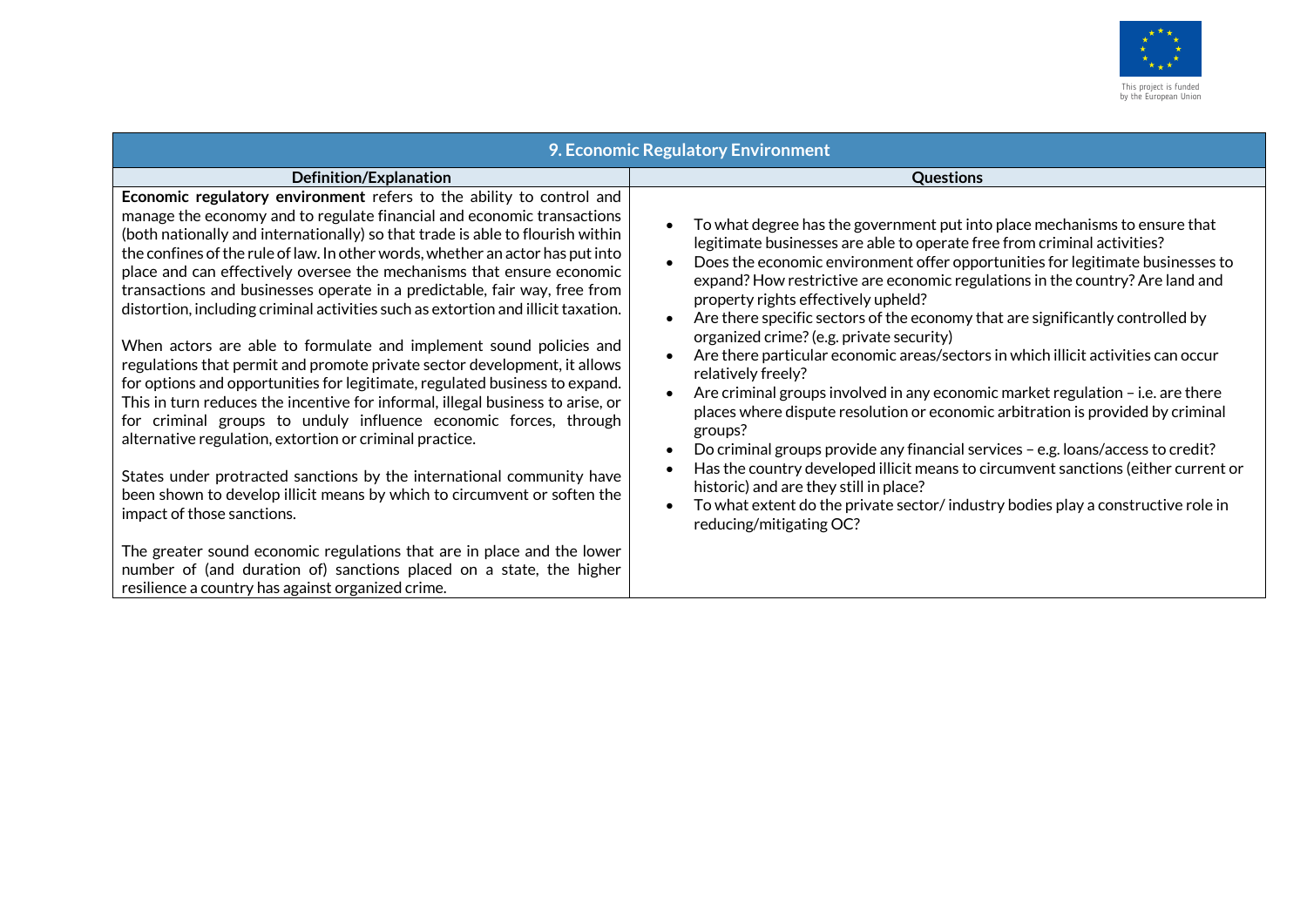

| 10. Victim & Witness support                                                                                                                           |                                                                                                                                                                    |  |
|--------------------------------------------------------------------------------------------------------------------------------------------------------|--------------------------------------------------------------------------------------------------------------------------------------------------------------------|--|
| Definition/Explanation                                                                                                                                 | <b>Questions</b>                                                                                                                                                   |  |
| Victim and witness support refers to the existence of assistance provided                                                                              |                                                                                                                                                                    |  |
| to victims of various forms of organized crime (for example, human                                                                                     |                                                                                                                                                                    |  |
| trafficking, drug trafficking, extortion or fraud).                                                                                                    | To what degree does the state place focus on OC victim treatment and care? Has<br>the state taken the lead on this issue or do non-state actors have larger roles? |  |
| Support mechanisms, treatment programs of victims, as well as resources<br>allocated to these initiatives creates an environment in which citizens are | Have they developed measures that address victim care (including witness                                                                                           |  |
| able to recover more quickly from the effects of organized criminal                                                                                    | protection programmes) and how effective are these measures?<br>To what degree have witness protection programmes been successful?                                 |  |
| activities.                                                                                                                                            | Do civil society engage in treatment and victim support activities? (e.g. running drug                                                                             |  |
|                                                                                                                                                        | treatment facilities)                                                                                                                                              |  |
| Moreover, initiatives such as witness protection programs are essential                                                                                | What are national attitudes towards drug users, or victims of crime?                                                                                               |  |
| (and often the only way) to successfully prosecuting organized criminals.                                                                              |                                                                                                                                                                    |  |
| Thus, the more treatment and support is invested in and put in place, the                                                                              |                                                                                                                                                                    |  |
| more resilient states are to OC.                                                                                                                       |                                                                                                                                                                    |  |

| <b>11. Prevention</b>                                                                                                                                                                                                                                                                                                                                                                                                                                                                                                                                                                                                                                                                                                           |                                                                                                                                                                                                                                                                                                                                                                                                                                                                                                                                                                                                                                                      |  |
|---------------------------------------------------------------------------------------------------------------------------------------------------------------------------------------------------------------------------------------------------------------------------------------------------------------------------------------------------------------------------------------------------------------------------------------------------------------------------------------------------------------------------------------------------------------------------------------------------------------------------------------------------------------------------------------------------------------------------------|------------------------------------------------------------------------------------------------------------------------------------------------------------------------------------------------------------------------------------------------------------------------------------------------------------------------------------------------------------------------------------------------------------------------------------------------------------------------------------------------------------------------------------------------------------------------------------------------------------------------------------------------------|--|
| Definition/Explanation                                                                                                                                                                                                                                                                                                                                                                                                                                                                                                                                                                                                                                                                                                          | <b>Questions</b>                                                                                                                                                                                                                                                                                                                                                                                                                                                                                                                                                                                                                                     |  |
| Prevention refers to the existence of strategies, measures, resource<br>allocation, programmes and processes that are aimed to inhibit organized<br>crime. While prevention considers mainly state initiatives, these<br>frameworks often use a holistic approach to preventive measures through<br>community outreach and recognizing that citizens that are engaged in<br>prevention to OC help make the state more resilient.<br>Through prevention, states can build safeguards to protect against OC by<br>effectuating behavioural changes in vulnerable groups and reducing the<br>demand for illicit activities to take place. Thus, the more robust a state's<br>prevention scheme is, the more resilient it is to OC. | Does the country have national prevention strategies in place? Are there any<br>regional strategies that the country is a part of? For what specific types of OC?<br>How effective have these strategies been in combatting OC?<br>Do local communities have a sense of local responsibility to combat OC? Do<br>community policing initiatives exist among local communities?<br>Is/are there whistleblowing facilities available for organized crime, or specific forms<br>of crime (e.g. human trafficking)<br>What consumer / community awareness programmes are in place to support<br>behavioural change and reduce risks and vulnerabilities? |  |